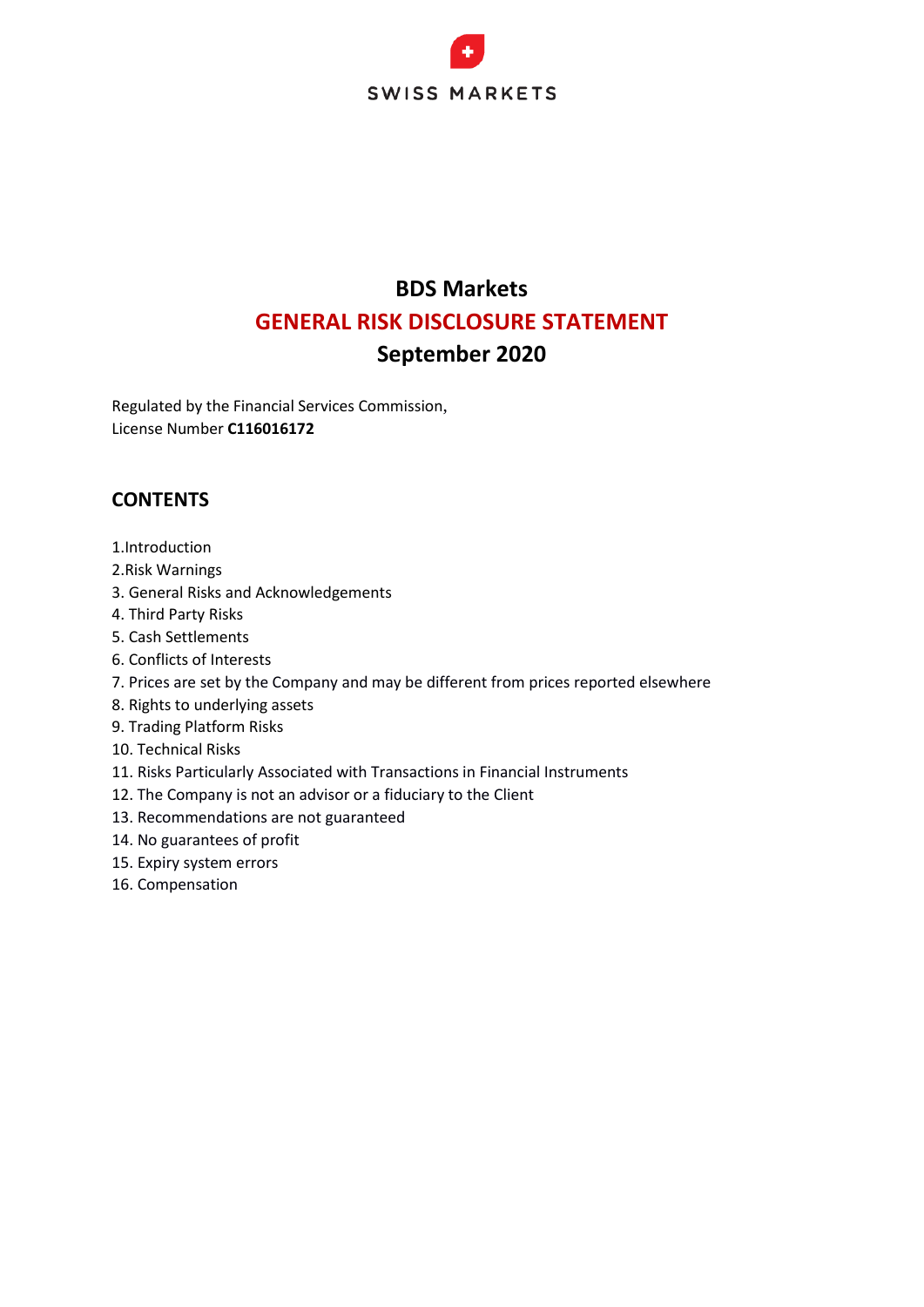

#### **1. Introduction**

**Swiss Markets is a trading name for BDS MARKETS** (hereafter "the Company"). BDS Markets is and Investment dealer (Full Service Dealer, Excluding Underwriting) which operates ad Investment Dealer. The Company is incorporated in the Republic of Mauritius with Certificate of Incorporation No. **143350**) and is authorized and regulated by the Financial Services Commission (hereafter "FSC") with License Number **C116016172**. Company's registered address is at C/o Amicorp (Mauritius) Limited, 6th Floor, Tower 1, Nexteracom Building, Ebene, Republic of Mauritius.

#### **2. Risk Warnings**

The Client should not engage in any investment directly or indirectly in Financial Instruments unless (s)he knows and fully understands the risks involved for each one of the Financial Instruments offered by the Company. Therefore, prior to applying for an account, the Client should consider carefully whether investing in a specific Financial Instrument is suitable for him/her in the light of his/her personal circumstances and financial resources.

In case the client does not understand the risks involved, he/she should seek advice or consultation from an independent financial advisor. If the Client still does not understand the risks involved in trading in any Financial Instruments, he/she should not trade at all.

#### **3. General Risks and Acknowledgements**

In consideration of the Company agreeing to engage into Binary Options and/or CFD trading with the Client, the Client acknowledges, understands, agrees and accepts the risks including but not limited:

- (a) The Company does not and cannot guarantee that funds deposited in the Client's Account for trading will not be lost as a result of the Client's transactions.
- (b) The Client acknowledges that, regardless of any information which may be offered by the Company, the value of any investment in Financial Instruments may fluctuate downwards or upwards and it is even probable that the investment may become of no value.
- (c) The Client acknowledges that he/she runs a great risk of incurring losses and damages as a result of the purchase and/or sale of any Financial Instrument and accepts that he/she is willing to undertake this risk.
- (d) Information of the previous performance of a Financial Instrument does not guarantee its current and/or future performance. The use of historical data does not constitute a binding or safe forecast as to the corresponding future performance of the Financial Instruments to which the said Information refers.
- (e) The Client is hereby advised that the transactions undertaken through the dealing services of the Company may be of speculative nature. Large losses may occur in a short period of time and may be equal to the total value of funds deposited with the Company.
- (f) Some Financial Instruments may not become immediately liquid, for example, as a result of reduced demand and the Client may not be in a position to sell them or easily obtain information on the value of these Financial Instruments or the extent of the associated risks.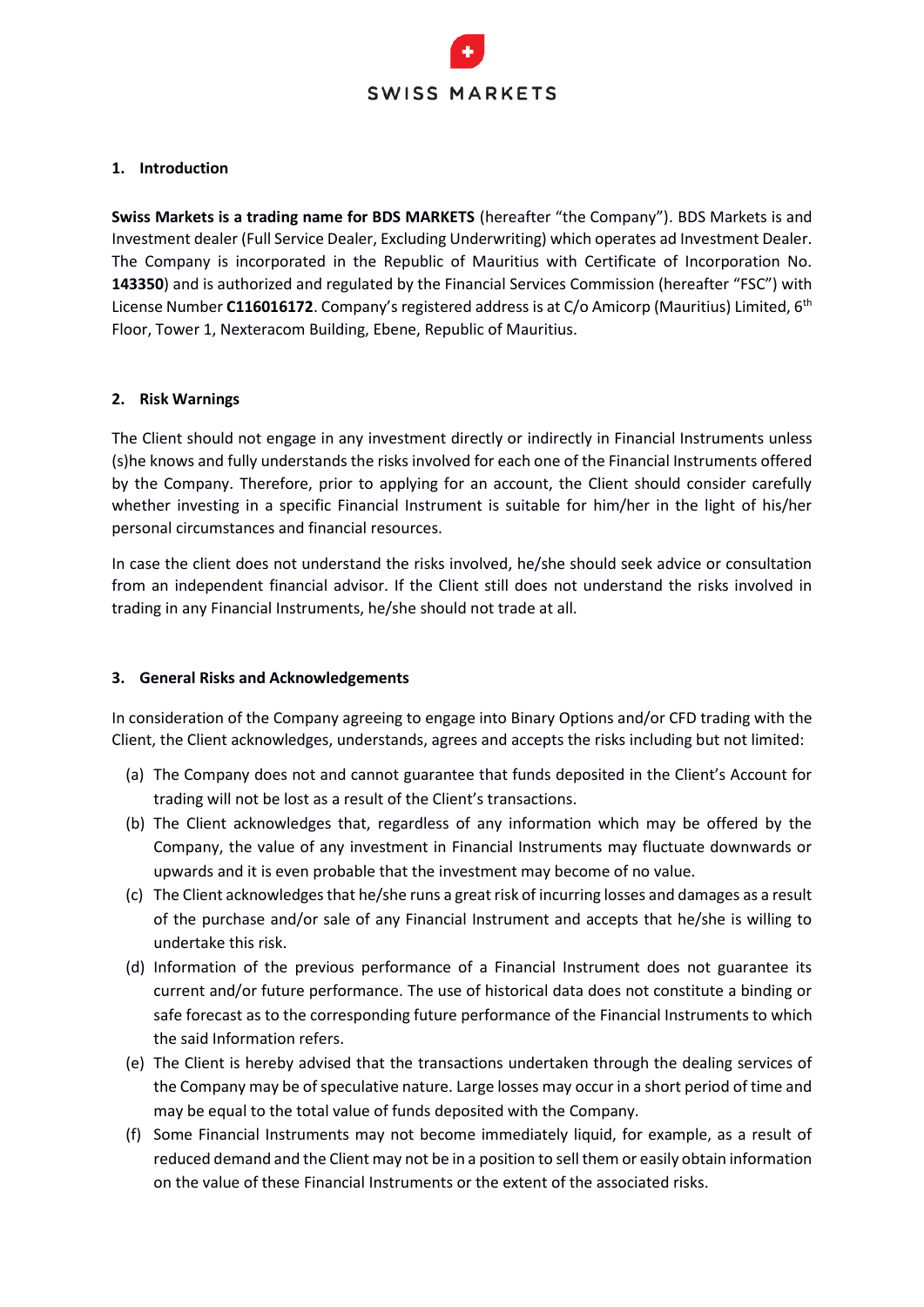- (g) When a Financial Instrument is traded in a currency other than the currency of the Client's country of residence, any changes in the exchange rates may have a negative effect on its value, price and performance.
- (h) A Financial Instrument on foreign markets may entail risks different to the usual risks of the markets in the Client's country of residence. In some cases, these risks may be greater. The prospect of profit or loss from transactions on foreign markets is also affected by exchange rate fluctuations.
- (i) A Derivative Financial Instrument (i.e. option, future, forward, swap, contract for difference) may be a non delivery spot transaction giving an opportunity to make profit on changes in currency rates, commodity, stock market indices or share process called the underlying instrument.
- (j) The value of the Derivative Financial Instrument may be directly affected by the price of the security or any other underlying asset which is the object of the acquisition.
- (k) The Client should not purchase a Derivative Financial Instrument unless he/she is willing to undertake the risks of losing entirely all the money which he has invested and also any additional commissions and other expenses incurred.
- (l) Under certain market conditions (for example but not limited to the following situations: force majeure event, technical failure, communications network failure, poor or no liquidity, market news or announcements etc.) it may be difficult or impossible to execute an order.
- (m) Placing "Stop-Loss" Orders serves to limit your losses. However, under certain market conditions the execution of a "Stop-Loss" Order may be worse than its stipulated price and the realized losses can be larger than expected.
- (n) Should the Equity of the Client be insufficient to hold current positions open, the Client may be called upon to deposit additional funds at short notice or reduce exposure. Failure to do so within the required time may result in the liquidation of positions at a loss and the Client will be liable for any resulting deficit.
- (o) The Client's attention is expressly drawn to currencies traded so irregularly or infrequently that it cannot be certain that a price will be quoted at all times or that it may be difficult to effect transactions at a price which may be quoted owing to the absence of a counter party.
- (p) Trading on-line, no matter how convenient or efficient, does not necessarily reduce risks associated with currency trading.
- (q) There is a risk that the Client's trades in Financial Instruments may be or become subject to tax and/or any other stamp duty, for example, because of changes in legislation or his/her personal circumstances. The Company does not warrant that no tax and/or any other stamp duty will be payable. The Client should be responsible for any taxes and/or any other duty which may accrue in respect of his/her trades.
- (r) Before the Client begins to trade, he/she should obtain details of all commissions and other charges for which the Client will be liable. If any changes are not expressed in money terms ( but for example a dealing spread), the Client should ask for a written explanation, including appropriate examples, to establish what such charges are likely to mean in specific money terms.
- (s) The Company will not provide the Client with Investment Advice relating to investments or possible transactions in investments or make investment recommendations of any kind.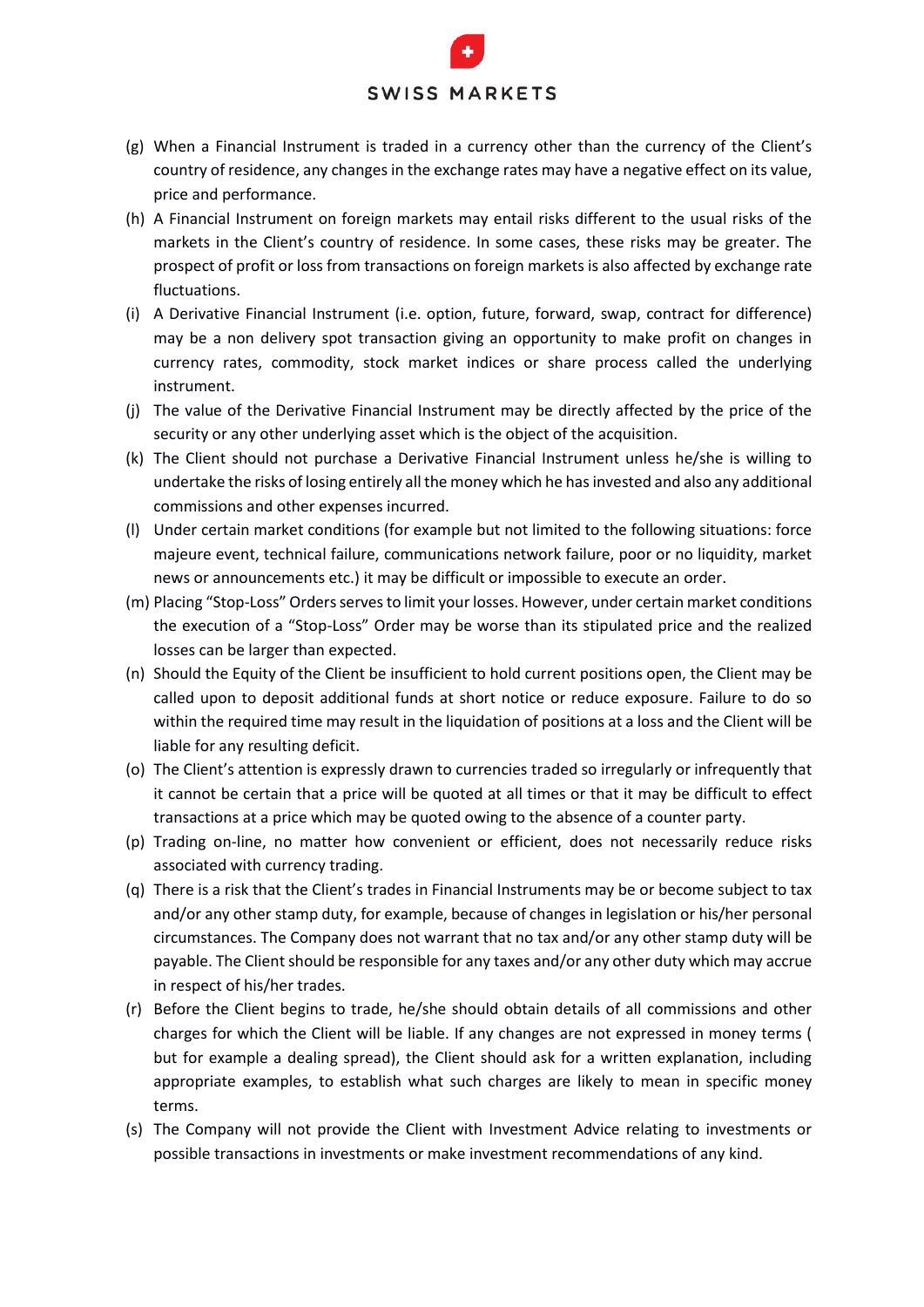(t) There may be situations, movements and/or conditions occurring at the weekend, at the beginning of the week or intra-day after the release of the significant macroeconomic figures, economic or political news that make currency markets to open with price levels that substantially differ from previous prices. In this case, there exists a significant risk that orders issued to protect open positions and open new positions may be executed at prices significantly different from those designated.

#### **4. Third Party Risks**

- 4.1 The Company may be required to hold your money in an account that is segregated from other Clients and the Company's money in accordance with current regulations, but this may not afford complete protection.
- 4.2 The Company may pass money received from the Client to a third party (e.g. a bank) to hold or control in order to effect a Transaction through or with that person or to satisfy the Client's obligation to provide collateral (e.g. initial margin requirement in respect of a Transaction. The Company has no responsibility for any acts or omissions of any third party to whom it will pass money received from the Client.
- 4.3 The third party to whom the Company will pass money may hold it in an omnibus account and it may not be possible to separate it from the Client's money, or the third party's money. In the event of the insolvency or any other analogous proceedings in relation to that third party, the Company may only have an unsecured claim against the third party on behalf of the Client, and the client will be exposed to the risk that the money received by the Company from the third party is insufficient to satisfy the claims in respect of the relevant account. The Company does not accept any liability or responsibility for any resulting losses.
- 4.4 A Company or Bank or Broker through whom the Company may deal with could give interests contrary to the Client's interests.
- 4.5 The insolvency of the Company or of a Bank or Broker used by the Company to effect its transactions may lead to the Client's positions being closed against his/her wishes.

#### **5. Cash Settlements**

Binary options and CFD trading can only be settled in cash.

#### **6. Conflicts of Interests**

The Company is the counterparty to all transactions entered into under the Client Agreement and, as such, the Company's interests may be in conflict with yours. For further details please read our Conflicts of Interest Policy which is available on the Company's website.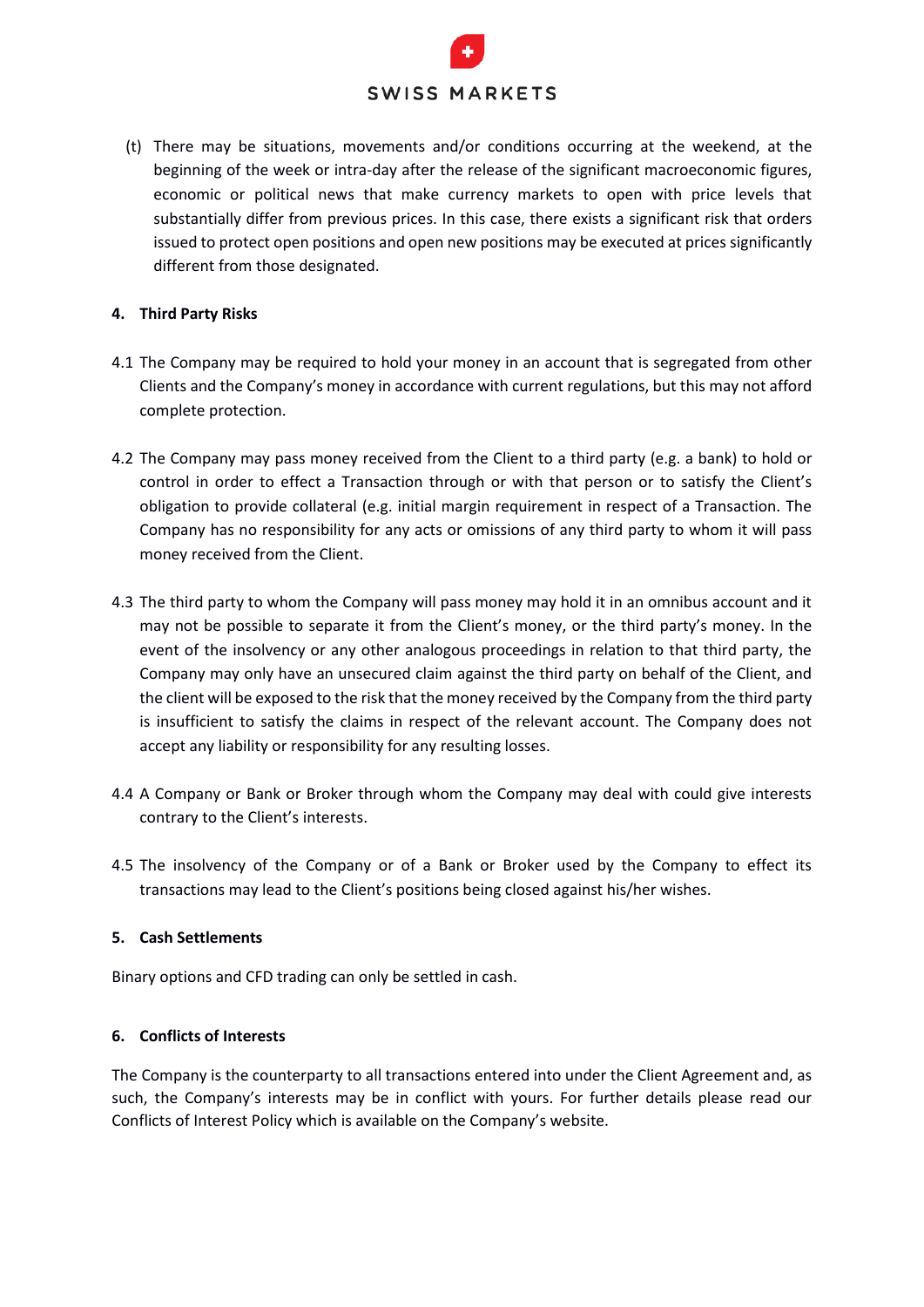

#### **7. Prices are set by the Company and may be different from prices reported elsewhere**

The Company will provide the prices to be used in trading and the valuation of Client's positions in accordance with its Trading Policies and Procedures. The trading rates assigned to the assets on the Company's website are the ones at which the Company is willing to sell binary options and CFDs to its customers at the point of sale. As such, they may not directly correspond to real time market levels at the point in time at which the sale of options and/or CFDs occurs.

#### **8. Rights to underlying assets**

You have no rights or obligations in respect of the underlying assets relating to your binary options and CFD trading.

#### **9. Trading Platform Risks**

- 9.1 Clients, who undertake transactions on an electronic trading system, will be exposed to risks associated with the system including the failure of hardware and software (Internet/Servers). The result of any system failure may be that an order is not executed according to the instructions provided for it or it is not executed at all. The Company does not accept any liability in the case of such failure. The use of wireless connections or dial-up connections, or any other form of unstable connection at the client's end, may result in poor or interrupted connectivity or lack of signal strength causing delays in the transmission of data between the client and the Company, when using the Company's Electronic Trading Platform. Such delays or disturbances may result in the client sending out of date "Market Orders". In these circumstances, the Company will update the price and execute the order at the best available "market price".
- 9.2 The Client acknowledges that only one Instruction is allowed to be in the queue at one time. Once the client has sent an Instruction, any further Instructions sent by the Client are ignored and the "orders is locked" message appears until the first Instruction is executed.
- 9.3 The Client acknowledges that the only reliable source of Quotes Flow information is that of the live Server's Quotes Base. Quotes Base in the Client Terminal is not a reliable source of Quotes Flow Information because the connection between the Client Terminal and the Server may be disrupted at some point and some of the Quotes simply may not reach the Client Terminal.
- 9.4 The Client acknowledges that when an Order is closed or being executed, it may not be cancelled or modified.
- 9.5 The Client may lose all amounts (s)he has deposited with the Company as margin. The placing of certain orders available on the Trading Platform (e.g. "stop-loss" or "limit" orders) that are intended to limit mosses to certain amounts may not always be effective because market conditions or technological limitations may make it impossible to execute such orders. Please also note that for all orders (including guaranteed stop loss orders) the Client may sustain the loss (which the Client's order is intended to limit) in a short period of time. In other cases, the execution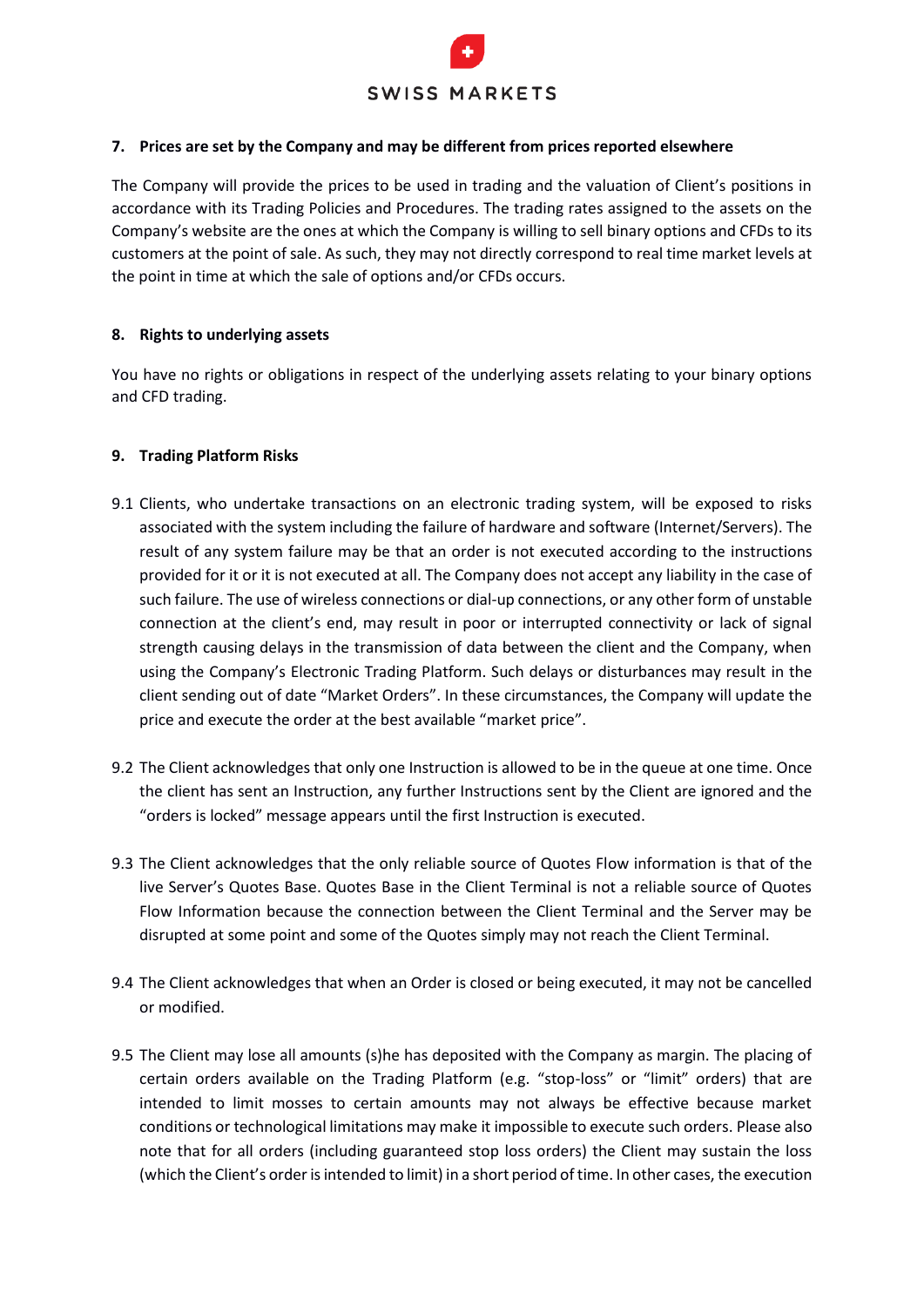

of a "Stop-Loss" order may be worse than its stipulated price and the realized losses can be larger than expected.

#### **10. Technical Risks**

- 10.1 The Company shall not be responsible for the risks of financial losses caused directly or indirectly by failure, malfunction, interruption, disconnection or malicious actions of information, communication, electricity, electronic or other systems.
- 10.2 The Company has no responsibility if authorized third persons have access to information, including electronic addresses, electronic communication and personal data when the above are transmitted between the Company and any other party, using the Internet or other network communication facilities, telephone, or any other electronic means.
- 10.3The Client acknowledges that the unencrypted information transmitted by e-mail is not protected from any unauthorized access.
- 10.4 At times of excessive deal flow the Client may have some difficulties to be connected over the phone or the Company's trading platform(s)/ system(s), especially in the fast Market (for example, when key macroeconomic indicators are released).
- 10.5The Client acknowledges that the internet may be subject to events which may affect his/her access to the Company's website and/or the Company's trading platform(s)/system(s), including but not limited to interruptions or transmission blackouts, software and hardware failure, internet disconnection, public electricity network failure or hacker attacks. The Company is not responsible for any damages or losses resulting from such events which are beyond its control or for any other losses, costs, liabilities or expenses (including, without limitation, loss of profit) which may result from the Client's inability to access the Company's Website and/or Trading System or delay or failure in sending orders or Transactions.
- 10.6 The Client is warned that when trading in an electronic platform (s)he assumes risk of financial loss which may be a consequence of amongst other things:
	- (a) Failure of Client's devices, software and poor quality of connection.
	- (b) The Company's or Client's hardware or software failure, malfunction or misuse.
	- (c) Improper work of Client's equipment.
	- (d) Wrong setting of Client's Terminal.
	- (e) Delayed updates of Client's Terminal.
- 10.7 In connection with the use of computer equipment and data and voice communication networks, the Client bears the following risks amongst other risks in which cases the Company has no liability of any resulting loss: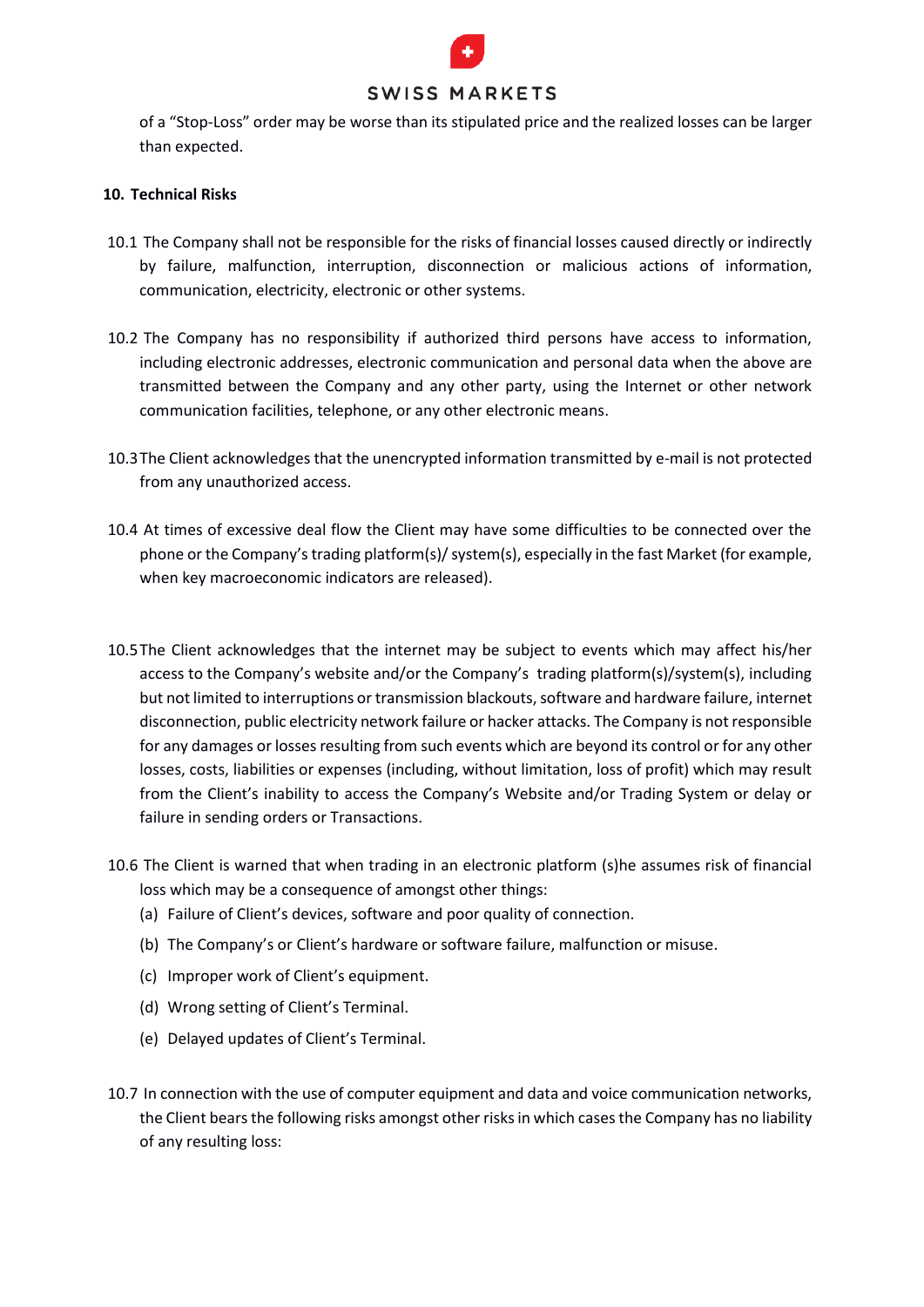- (a) Power cut of the equipment on the side of the Client or the provider, or communication operator (including voice communication) that serves the Client.
- (b) Physical damage (or destruction) of the communication channels used to link the Client and provider (communication operator), provider, and the trading or information server of the Client.
- (c) Outage (unacceptably low quality) of communication via the channels used by the Client, of the channels used by the provider, or communication operator (including voice communication) that are used by the Client.
- (d) Wrong or inconsistent with requirement settings of the Client Terminal.
- (e) Untimely update of the Client Terminal.
- (f) When carrying out transactions via the telephone (land or cell phone lines) voice communication, the Client runs the risk of problematic dialing, when trying to reach an employee of the broker service department of the Company due to communication quality issues and communication channel loads.
- (g) The use of communication channels, hardware and software, generate the risk of nonreception of a message (including text messages) by the Client from the Company.
- (h) Trading over the phone might be impeded by overload connection.
- (i) Malfunction or non-operability of the trading system (platform), which also includes the Client Terminal.
- (j) Outage (unacceptably low quality) of communication via the channels used by the Company, in particular physical damage (destruction) of the communication channels by third parties.

#### **11. Risks particularly associated with transactions in financial instruments (CFDs)**

11.1 Investing in some Financial Instruments entails the use of "gearing" or "leverage". In considering whether to engage in this form of investment, the Client should be aware that the high degree of "gearing" or "leverage" is a particular feature of Derivative Financial Instruments. This stems from the margining system applicable to such trades, which generally involves a comparatively modest deposit or margin in terms of the overall contract value, so that a relatively small movement in the underlying market can have a disproportionately dramatic effect on the Client's trade. If the underlying market movement is in the Client's favour, the client may achieve a good profit, but an equally small adverse market movement can not only quickly result in the loss of the Client's entire deposit, but also expose the Client to a large additional loss. In regard to transactions in derivative Financial Instruments, a derivative Financial Instrument is a non-deliverable spot transaction giving an opportunity to make profit or loss on changes in currency rates, commodity, stock market indices or share prices called the underlying instrument. The Client must not purchase derivative Financial Instrument unless he/she is willing to undertake the risks of losing entirely all the money which he has invested and also any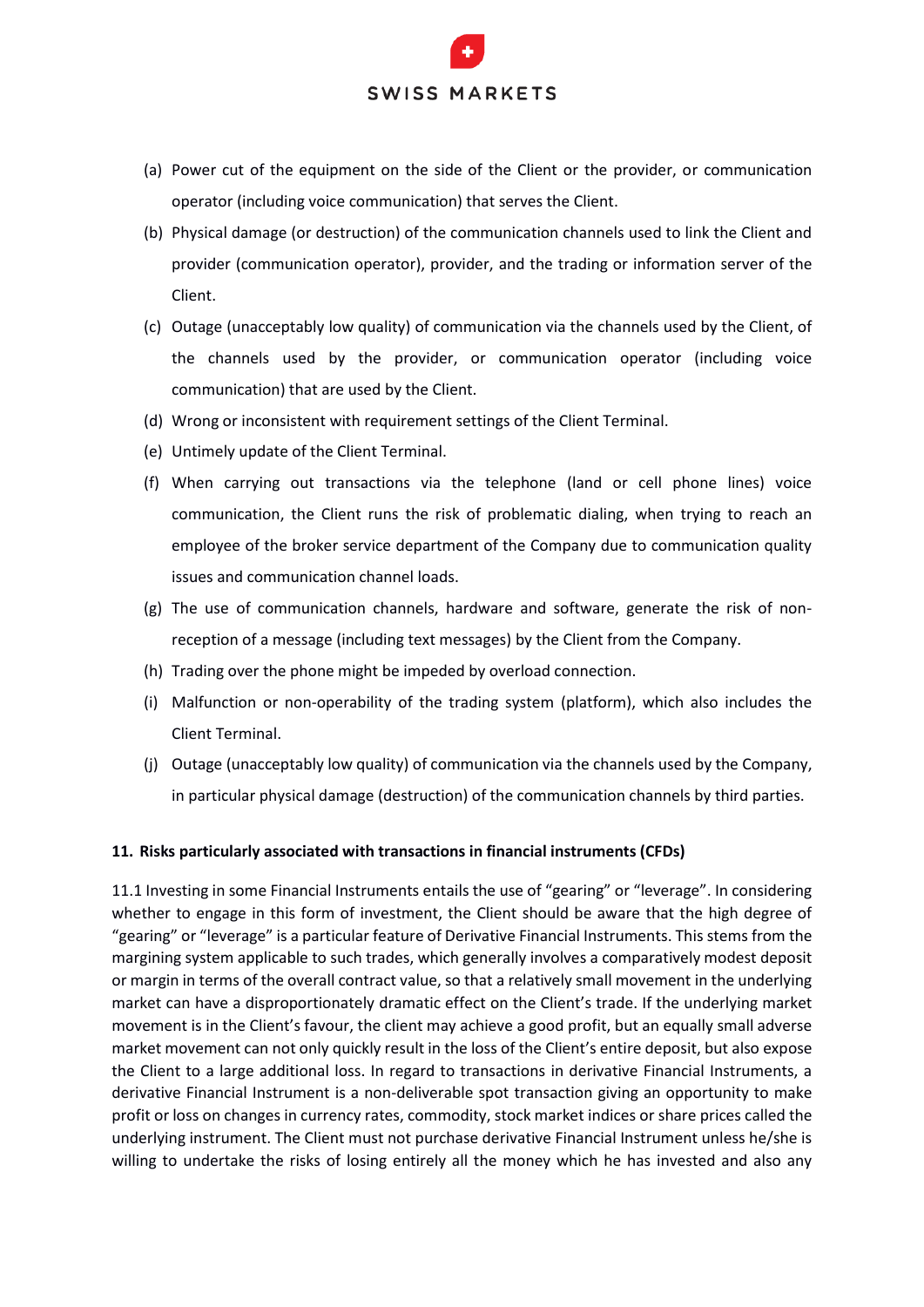

additional commissions and other expenses incurred. For further details please read our Risk Disclaimer for Financial Instruments which is available on the Company's website.

11.2 Transactions may not be undertaken on a recognized or designated investment exchange and, accordingly, they may expose the Client to greater risks than exchange transactions. The terms and conditions and trading rules may be established solely by the Execution Venue. The Client may also have to close any position with the same counterparty with whom it was originally entered into. In regard to transactions in Financial Instruments with the Company, the Company is using a Trading Platform for transactions in Financial Instruments which does not fall into the definition of a recognized exchange or a Multilateral Trading Facility.

#### **12. The Company is not an advisor or a fiduciary to the Client**

Where the Company provides generic market recommendations, such generic recommendations do not constitute a personal recommendation or investment advice and have not considered any of specific Client's personal circumstances or investment objectives nor is it an offer to trade, or the solicitation of an offer to trade in any binary options and/or CFDs. Each decision made by the Client to trade in binary options and/or in CFDs with the Company and each decision as to whether a transaction is appropriate or proper for the Client is an independent decision made by the Client himself. The Company does not act as an advisor or serving as a fiduciary to the Client. The Client agrees that the Company has no fiduciary duty to the Client and no liability in connection with and is not responsible for any liabilities, claims, damages, costs and expenses, including attorneys' fees, incurred in connection with the Client following the Company's generic trading recommendations or taking or not taking any action based upon any generic recommendation or information provided by the Company.

#### **13. Recommendations are not guaranteed**

The generic market recommendations provided by the Company are based solely on the judgment of the Company's personnel and should be considered as such. The Client acknowledges that (s)he enters into any transactions relying on his/her own judgment. Any market recommendations provided are generic only and may or may not be consistent with the market positions or the intentions of the Company and/or its affiliates. The Company's generic recommendations are based upon information believed to be reliable, but the Company cannot and does not guarantee the accuracy or completeness thereof or represent that following such generic recommendations will eliminate or reduce the risk inherent in trading in binary options and CFDs.

#### **14. No guaranteed of profit**

There are no guarantees of profit or avoidance of losses when trading in binary options and in CFDs. The Client has not and will not receive any such guarantees from the Company or from any of its representatives. The Client must become aware of the risks inherent in trading in binary options and CFDs and is financially able to bear such risks and withstand any losses incurred.